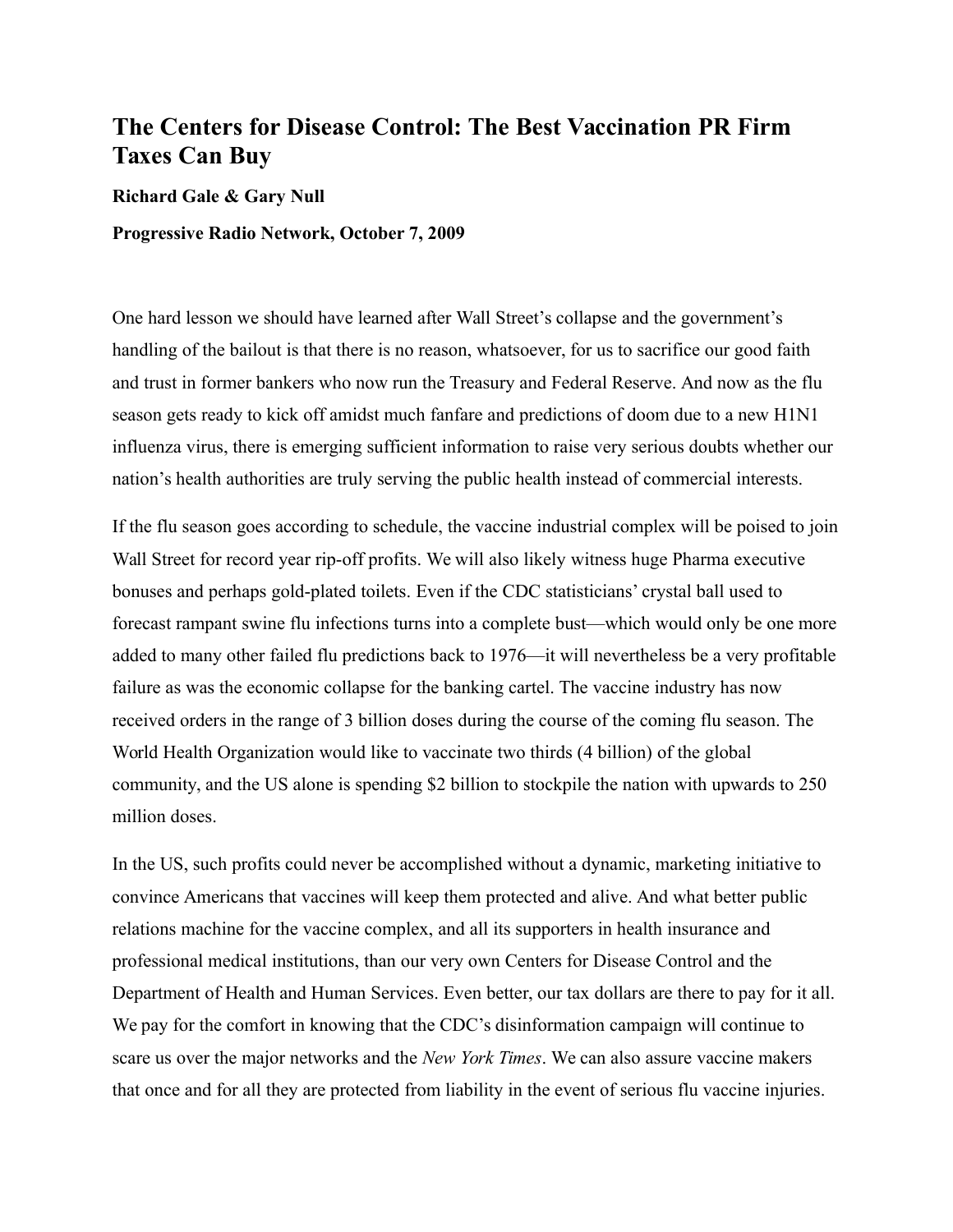Nevertheless, the government has a lot of vaccine vials to distribute, therefore, the CDC needs to sustain the fiction of numerous elderly dying in nursing homes, unvaccinated pregnant moms and children facing life threatening complications, and scores of sick and dead burnt into our national subconscious. It is all part of the CDC's script to get citizens rushing to their doctors and Wal-Marts to be vaccinated.

Peter Doshi, while at Harvard in the mid-2000s, published a devastating study in the *British Medical Journal* that systematically unveils the flawed predictive science used to publicize our health agencies' influenza statistics and mortality rates. His analysis shook up enough health authorities to warrant twelve scientists from the CDC and National Institutes of Health to unsuccessfully take him on. Now at MIT, Doshi continues his analysis of a century's worth of influenza mortality data and government manipulation of influenza data, such as the annual figure of 36,000 influenza deaths we hear and read repeatedly.[1] Although this magical number was for all practical purposes alchemically conjured up via mathematical modeling back in 2003, it continues to be the most holy number in the CDC's PR vocabulary every flu season. Doshi draws the conclusion, published in the *American Journal of Public Health,* that commercial interests are playing the role of science in both industry and government.[2]

Deconstruction of the CDC's cherry-picked science and a growing anti-vaccination community are just some of the obstacles health authorities face. Therefore, no public relations strategy can have a solid multimedia punch on American citizens without opinion leaders serving as the gnomes for the vaccine complex and our heavily invested government health agencies, which are about to be buried in millions of purchased vaccine vials eager for distribution. This effort requires shock troopers, such as the pro-vaccine prophet Dr. Paul Offit, the creator of the rotavirus vaccine and a staunch critic against any scientist who discovers an association between vaccines and severe neurological disorders. Dr. Offit is on record for an audacious comment that children can tolerate 100,000 vaccinations (yes, you read that number correctly).[3]

However, during this particular flu season, government health officials' may have a more difficult time convincing Americans to be vaccinated for swine flu if recent polls are reliable indicators. The latest Consumers Union poll released on September 30 shows almost two-thirds of parents will withhold vaccinating their children; fifty percent of respondents' rationale is that the vaccine has not been tested thoroughly for safety.[4] A poll of pregnant mothers conducted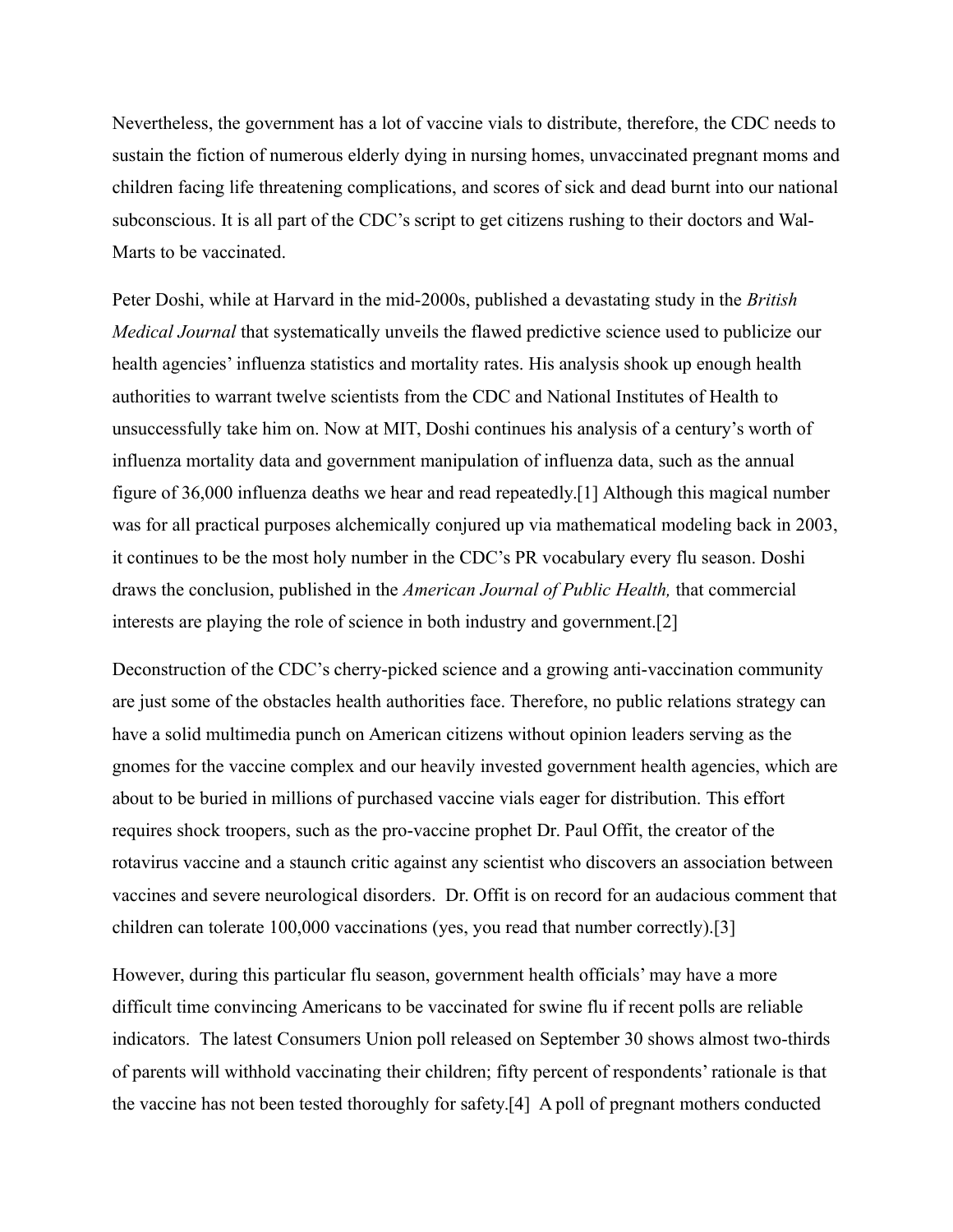by the internet parent support group Mumsnet.com indicates women are turning more suspicious about the flu vaccine's true efficacy and safety. The survey of 1500 respondents found only 6 percent of pregnant women "definitely" taking the shot, while 48 percent said they "definitely" wouldn't. A parallel poll revealed only 5 percent would definitely vaccinate their children.[5] A more recent *San Francisco Chronicle* survey finds 54 percent saying the H1N1 flu is nothing to be worried about.[6]

A separate study conducted by Harvard's School of Public Health showed that among the 41 percent who would not get the shot, 44 percent of parents are uncertain they would allow their children to receive it. Aside from many who expressed a fear of the vaccine's side effects, the poll found 31 percent expressing a distrust in our public health officials providing accurate information on vaccine safety.[7] Therefore, expect an aggressive government public relations campaign during the coming weeks and even months, while our tax dollars are spent on 250 million shots that independent epidemiological evidence is showing may be ineffective at best, and dangerous at worst.

European polls indicate that our neighbors on the other side of the great pond are less nervous about the H1N1 strain's severity and far more suspicious towards health officials' rationale for hyping dire warnings of swine flu's dangers. In France, *Le Figaro* conducted a poll of 12,050 people showing 69 percent will refuse the vaccination. In a separate French survey, one third of 4,752 doctors, nurses and healthcare workers surveyed would not be inoculated.[8] Twenty-nine percent of Germans surveyed said they would refuse it "under any circumstance" and an additional 33 percent would likely refuse it. In the region of Bavaria and Baden Wurttemburg, only 10 percent of those polled said they would submit their arms to injection. In the UK, a couple polls reported in the *Daily Mail* last August, showed half of family physicians and a third of UK nurses do not want the swine flu vaccination. Seventy-one percent do not believe the vaccine has been tested enough for safety and the swine flu is much milder than health authorities are saying.

During the course of the CDC's media war to push forward the vaccine industry's greed for profit, science and reflective caution are being sacrificed. An important peer-reviewed study appearing in the June 2009 issue of *Toxicological and Environmental Chemistry* shows a causal relationship between the amounts of ethylmercury (thimerosal) found in inoculations for infants,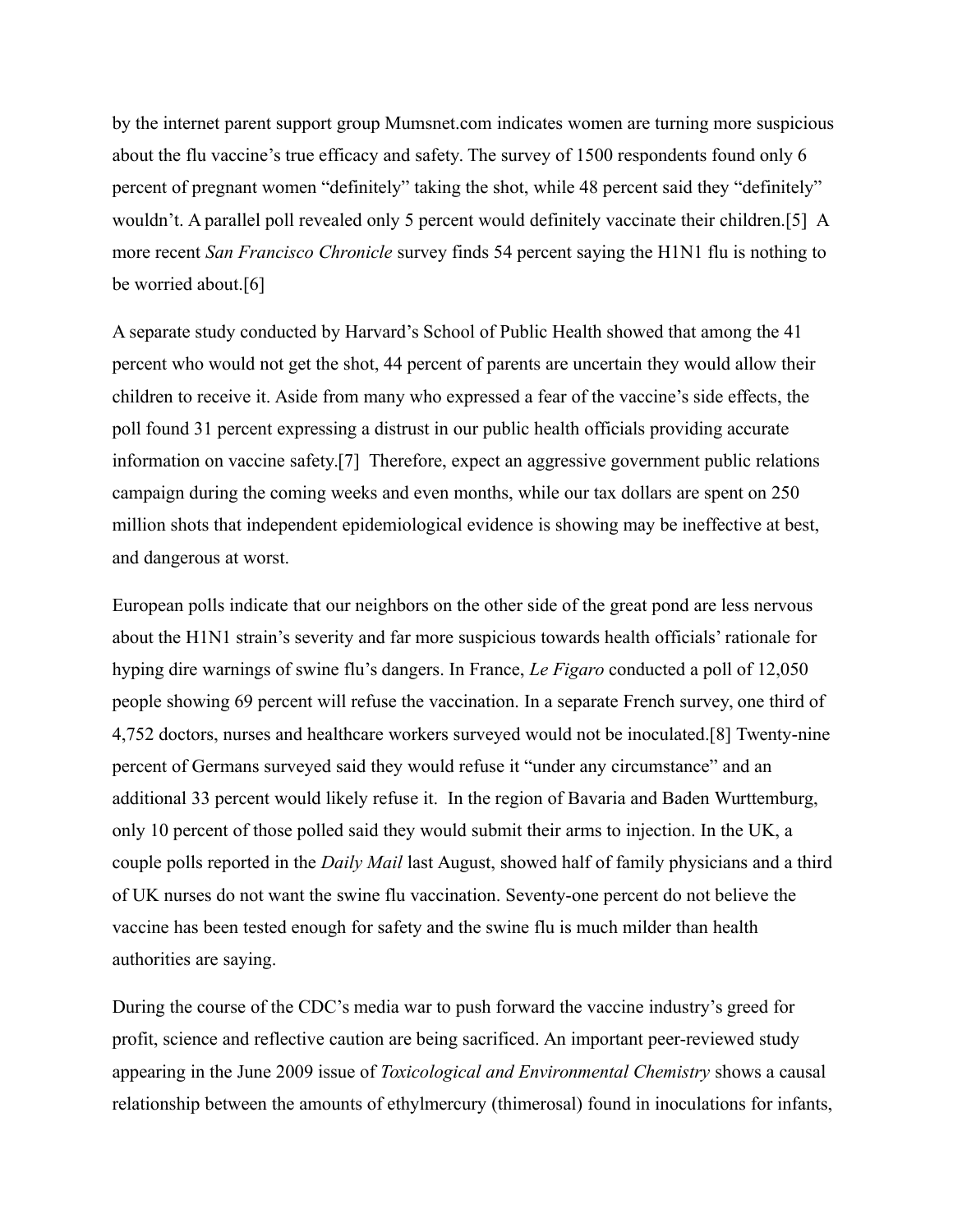when administered to monkeys, and cellular toxicity resulting in mitochondrial dysfunction, impaired oxidative reduction activity and degeneration and death in neuronal and fetal cells.[9] These are all indicative signs found in some ASD. But health officials prefer to ignore such results. For the future health of American children, the study's findings arrive at a bad time when a recent Harvard study now reports autistic spectrum disorders (ASD) has risen to 1 in 91 people compared to the earlier 1 in 150 estimate. But since the study was sponsored by the CDC, the press release makes no indication that just maybe the over-vaccination of children with dozens of injections by the age of 5 years might be a causal factor behind this national epidemic of ASD and other neurological disorders.

During the course of interviewing many parents of autistic children for our documentaries *Vaccine Nation* and *Autism: Made in the USA*, the personal stories we filmed repeatedly were that of a once perfectly healthy and joyful child who, shortly after a vaccination or a series of injections, simply vanished from normality. However, national health policy today seems to have almost legislated by divine decree that there is no relationship between vaccine ingredients and autism. Besides, further independent research and first-hand personal stories would only interfere with the propaganda machine and the CDC's "Seven Step Recipe for Generating Interest In, and Demand for, Flu Vaccination."

Peter Doshi first brought public attention to the CDC's PR influenza strategy known as the Seven Step Recipe. Glen Nowak, now the Director of the CDC's Media Relations, outlined a concise public relations template while serving as the communications spokesperson for the National Immunization Program. Speaking at the 2004 National Influenza Vaccine Summit, he presented the CDC's seven steps. After a careful review of Nowak's Powerpoint presentation we discover a very detailed and concerted PR and multimedia campaign that includes the following (quotes are from CDC's materials):

 To encourage the belief that influenza infection can "occur among people for whom influenza is not generally perceived to cause serious complications (e.g., children, healthy adults, healthy seniors)." In other words, promote flu vaccination to those who don't really need it.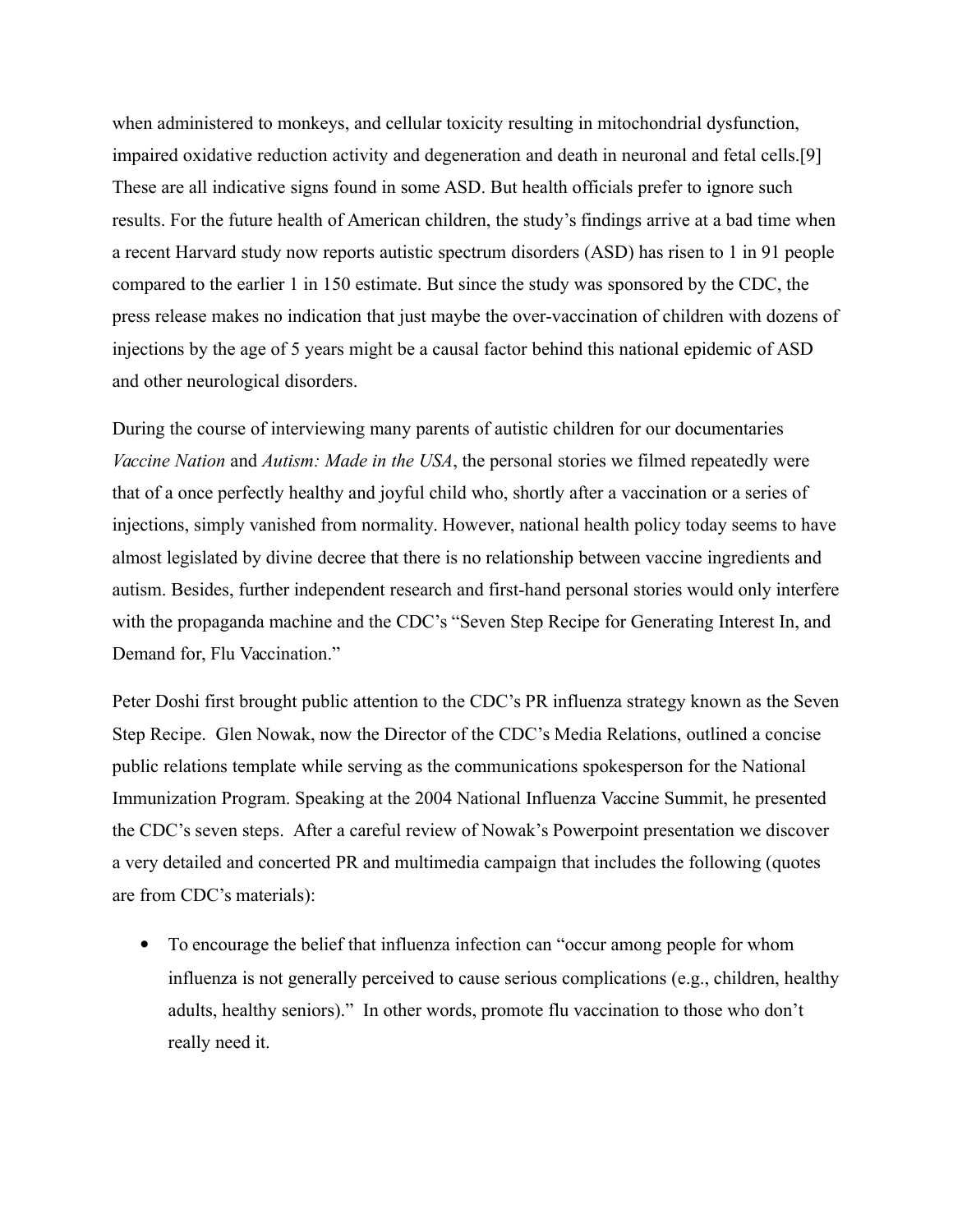- In order to "foster the demand for flu vaccinations" the CDC should target "medical experts and public health authorities publicly (e.g., via media) [to] state concern and alarm (and predict dire outcomes)—and urge influenza vaccination."
- By focusing on the message of dire health threats and human casualties upon those who don't really need to be vaccinated, the CDC will reach its milestone of "framing of the flu season in terms that motivate behavior (e.g., as "very severe," "more severe than last or past years," "deadly")."
- Throughout the flu season, the campaign would continue issuing reports "from health" officials and media" to emphasize that "influenza is causing severe illness and/or affecting lots of people—helping foster the perception that many people are susceptible to a bad case of influenza."
- Of course, no marketing strategy is thorough without images. Ergo another ingredient in the recipe is to use "visible/tangible examples of the seriousness of the illness (e.g., pictures of children, families of those affected coming forward) and people getting vaccinated (the first to motivate, the latter to reinforce)."

The CDC's "key points" indicate we are now in that critical timeframe for the CDC to distribute materials to "a variety of partners." This includes aggressively disseminating all medical reports, studies and PR spins to the soporific media and corporate-funded medical associations to support the government's mass vaccination efforts. Come November, we will begin to see reports on "pediatric deaths" due to influenza—although Dr. Martin Meltzer, a CDC expert in health economics, has stated "almost nobody dies of the flu" and "deaths [are] associated with flu, but not necessarily caused by flu."[10] Apparently, the folks over in the various CDC departments and our different federal health agencies don't communicate with each other very well.

So why should our tax dollars go towards fabricating and/or ignoring science in order to vaccinate Americans? Nowak publicly stated the CDC's reasons on National Public Radio, "… the manufacturers were telling us that they weren't receiving a lot of orders for vaccine for use in November or even December … It really did look like we [CDC] needed to do something to encourage people to get a flu shot.[11]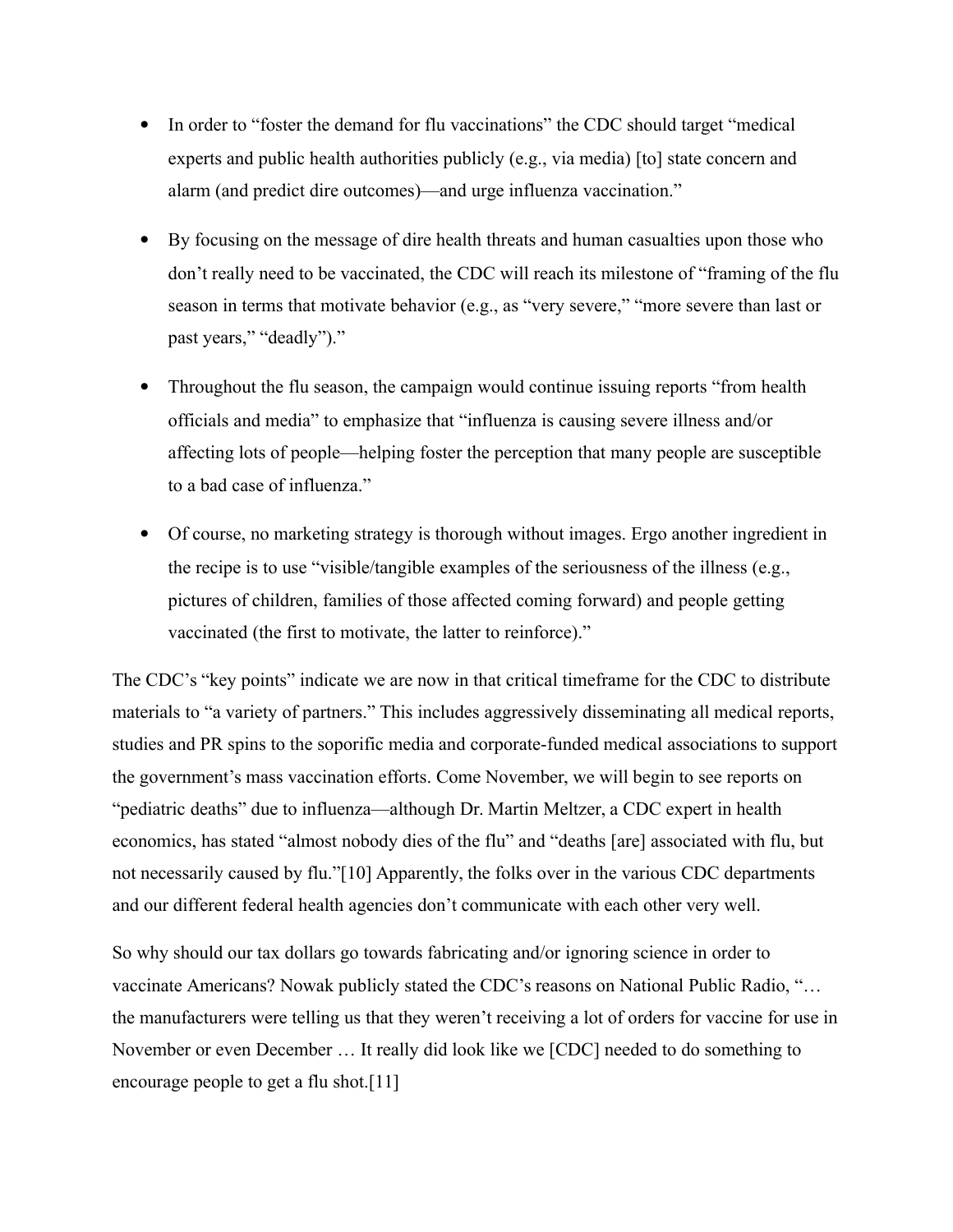At this moment, we are witnessing a steady flow press releases and articles in the media to convert Americans to the wisdom of national health vaccination policy. The National Institute of Allergy and Infectious Diseases (NIAID) has issued preliminary positive results from an uncompleted clinical trial testing the H1N1 vaccine on children and young people between 6 months and 17 years of age. The fact that the entire study only enrolled 70 individuals covering this age range should alone raise red flags about any reliable conclusions after the study is completed. Moreover, the study is specifically designed for measuring the necessary immune response to protect youth from the swine flu. It is not a safety study. We usually expect that sound scientific ethics demand clinical trials to be reported after a final analysis of research data, however, the CDC's Seven Step Recipe is not concerned with scientific facts, or rigorous research protocol. It is simply part of the PR game plan to get people vaccinated and to do it fast.

Donald McNeil, a shill for the vaccine complex writing for the *New York Times* has printed two recent articles aligned with CDC propaganda. He quotes Dr. Jay Butler, chief of the swine flu vaccine task force at the CDC in order to relieve fears about flu vaccine adverse effects, especially to pregnant women. Dr. Butler said, "There are about 2,400 miscarriages a day in the US. You'll see things that would have happened anyway. But the vaccine doesn't cause miscarriages. It also doesn't cause auto accidents, but they happen."[12] I hope that is reassuring to all those expectant mothers across the country, especially since none of the approved H1N1 vaccines have undergone rigorous clinical safety trials on pregnant women or the potential adverse effects of mercury-laced vaccines and other ingredients, such as spermacide, detergent and cosmetics, on the developing fetus. Germany on the other hand announced it is now taking preventative measures. Agreeing that the verdict on ethylmercury and squalene safety for children is unsettled, Germany is requiring the vaccine industry to return to their plants and provide adjuvant- and mercury preservative-free vaccine lots.

McNeil's more recent article in October  $7<sup>th</sup>$ 's *New York Times* should be read alongside the Seven Step Recipe for a clear visual unfolding of the CDC's PR strategy in action. McNeil downplays the growing medical realization that the swine flu is in all likelihood much milder than seasonal flu in order to convince us to roll up our sleeves. Following the CDC script, we see the picture of little 3 year old Clayton being vaccinated, while McNeill compares the swine flu death of an 18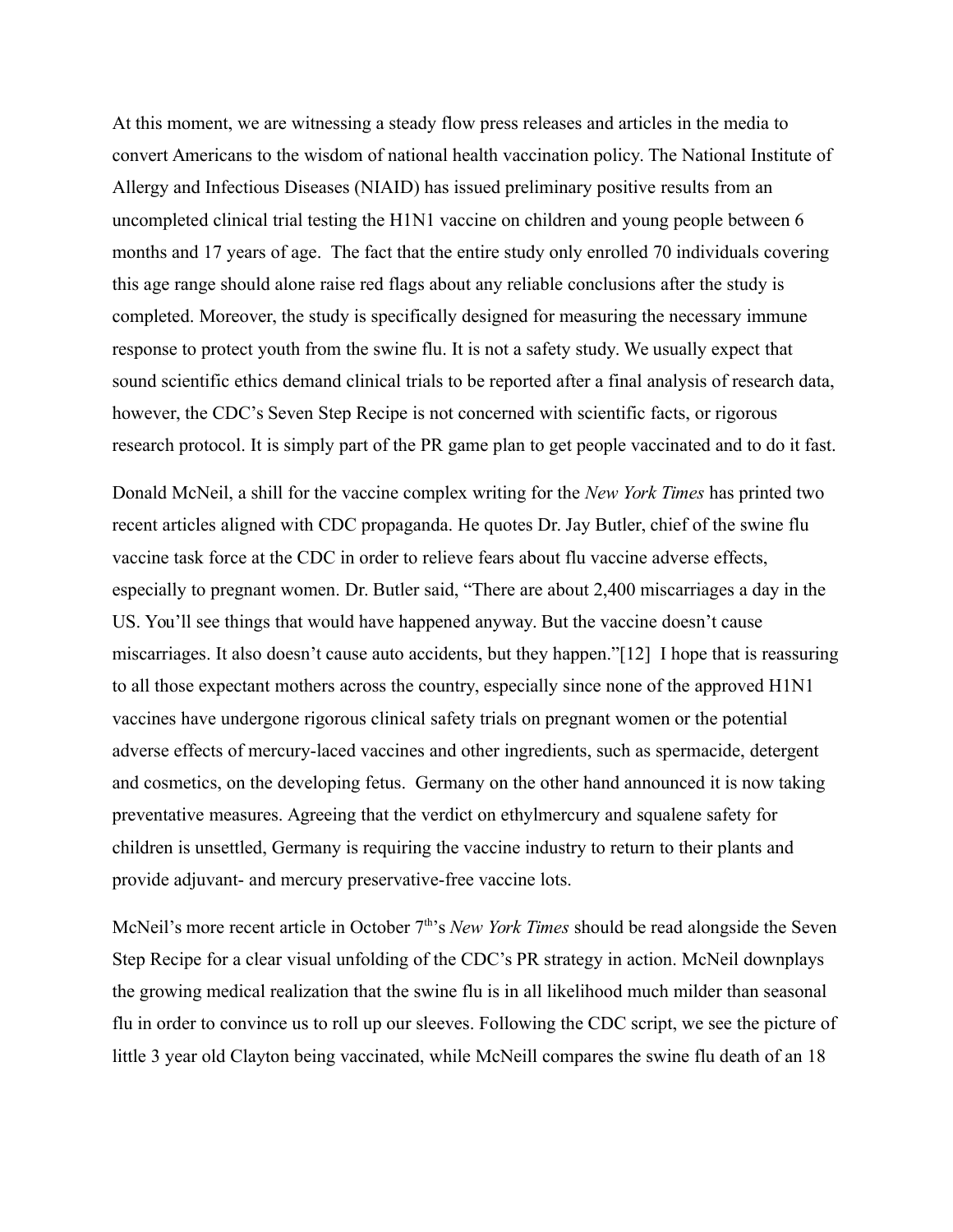year old Tibetan woman in China with a story of joyful young Brandon and his 9 year old sister gleefully surrendering their nostrils for a blast of live-attenuated H1N1 virus.[13]

While finalizing this article, Peter Doshi replied to an email and drew attention to an event in his *Harper*'s article that should force us to pause before rolling up our sleeves. Briefly, the 2004 flu season was a debacle for the vaccine complex and federal health officials after 50 million doses of flu vaccine promised by Chiron Corporation were made unavailable, therefore, putting the health industry into a panic. In order to lessen the frenzy previously stirred by its public fear tactics, the CDC downgraded the flu's urgency to "an annoying illness", and "stressed the protective benefits of regular hand washing."[14]

Now that is a national policy I can support. I would much prefer the CDC funding Americans' soap bills to ward off an uncertain swine flu pandemic rather than using taxes for unsubstantiated threats from the CDC's national vaccine marketing campaign.

**Richard Gale** is the Executive Producer of the Progressive Radio Network and a former Senior Research Analyst in the genomic industry. **Dr. Gary Null** is the host of the nation's longest running public radio program on nutrition and natural health and a multi-award-winning director of progressive documentary films, including *Vaccine Nation* and *Autism: Made in the USA*.

[1] Doshi, Peter. "Viral Marketing: The Selling of the Flu Vaccine." *Harpers Magazine*. March. 2006.

[2] "MIT grad student's study challenges notions of pandemic flu" *MIT Tech Talk*. April 16, 2008.

[3] Kalb, Claudia. "Stomping through a medical minefield" *Newsweek*. October 25, 2008.

[4] "Majority of US parents wary of H1N1 vaccine: poll" *Reuters Health*. October 1, 2009.

[5] http://www.mumsnet.com

[6] Allday, Erin. "Swine flu draws a shrug, field poll shows." *SF Gate*. October 6, 2009.

[7] "Just 40 percent of adults 'absolutely certain' they will get H1N1 vaccine, survey finds" *Science Daily*. October 2, 2009.

[8] "Grippe A: des blouses blanches anti-vaccin" *SFR, France*. September 18, 2009 info.sfr.fr/france/grippe-a-des-blouses-blanches-anti-vaccin,115335

[9] Geier D, King P, Geier M. "Mitochondrial dysfunction, impaired oxidative-reduction activity, degeneration, and death in human neuronal and fetal cells induced by low level exposure to